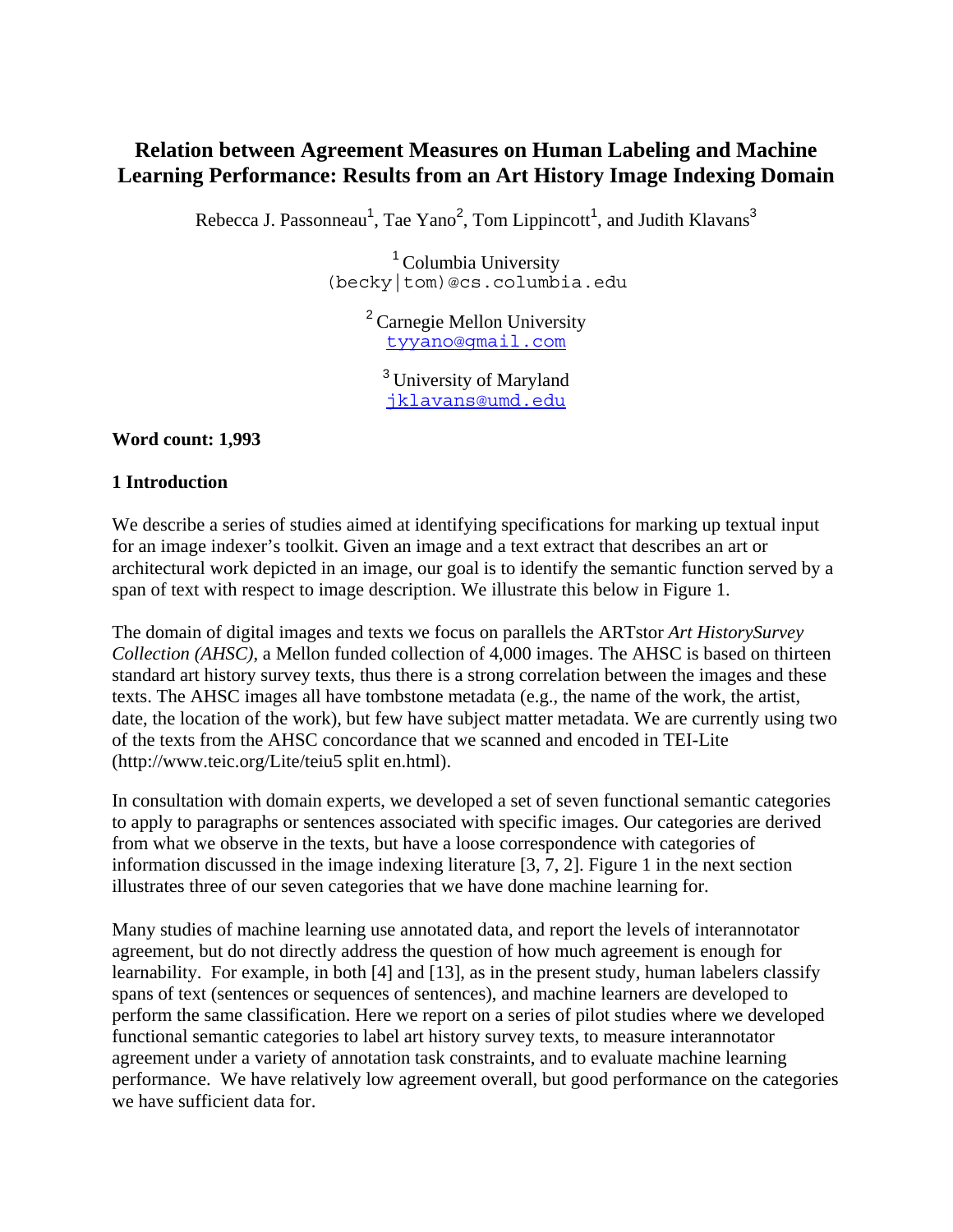Our goal with respect to the image indexer's toolkit is to find a set of one or more labels that is useful to image indexers, and that an automatic classifier can apply with high reliability to art history survey texts. Our research goals emerge from the observation that for many semantic tasks, there is relatively low interannotator agreement (see [1]). First, we wanted to understand why previous investigators have found such a wide range of interannotator agreement on similar tasks [5,9]. To address this, our pilot annotation studies included four experiments where we varied annotation parameters. Our second research goal is to investigate the relation between agreement and learnability and the nature of our annotation schema.



**Figure 1.** Simplified illustration of semantic classification of text extracts

| <b>Historical Context</b> | Of the great projects built by Akhenaten hardly anything remains<br>Through his choice of masters, he fostered a new style. |
|---------------------------|-----------------------------------------------------------------------------------------------------------------------------|
| Implementation            | Known as the Amarna style, it can be seen at its best in<br>it can be seen at its best in                                   |
| <b>Image Content</b>      | a sunk relief portrait of Akhenaten and his family. The intimate<br>domestic scene suggests                                 |
| <b>Historical Context</b> | that the relief was meant to serve as a shrine in a private household.                                                      |

**Enhanced XML representation:** <p><semcat type="historical">Of the great projects built by Akhenaten hardly anything remains</semcat>. . . . <semcat type="historical">Through his choice of masters, he fostered a new style.</semcat> <semcat type="implementation"> Known as the Amarna style, it can be seen at its best in a sunk relief portrait of Akhenaten and his family.</semcat> <semcat type="historical">The intimate domestic scene suggests that the relief was meant to serve as a shrine in a private household.</semcat> . . . .</p>

# **2 Brief Example**

Within a paragraph about a given image, the descriptive information can be categorized into distinct types depending on the semantic function of the text with respect to the work depicted in the image. Figure 1 illustrates text from the first part of a few paragraphs associated with an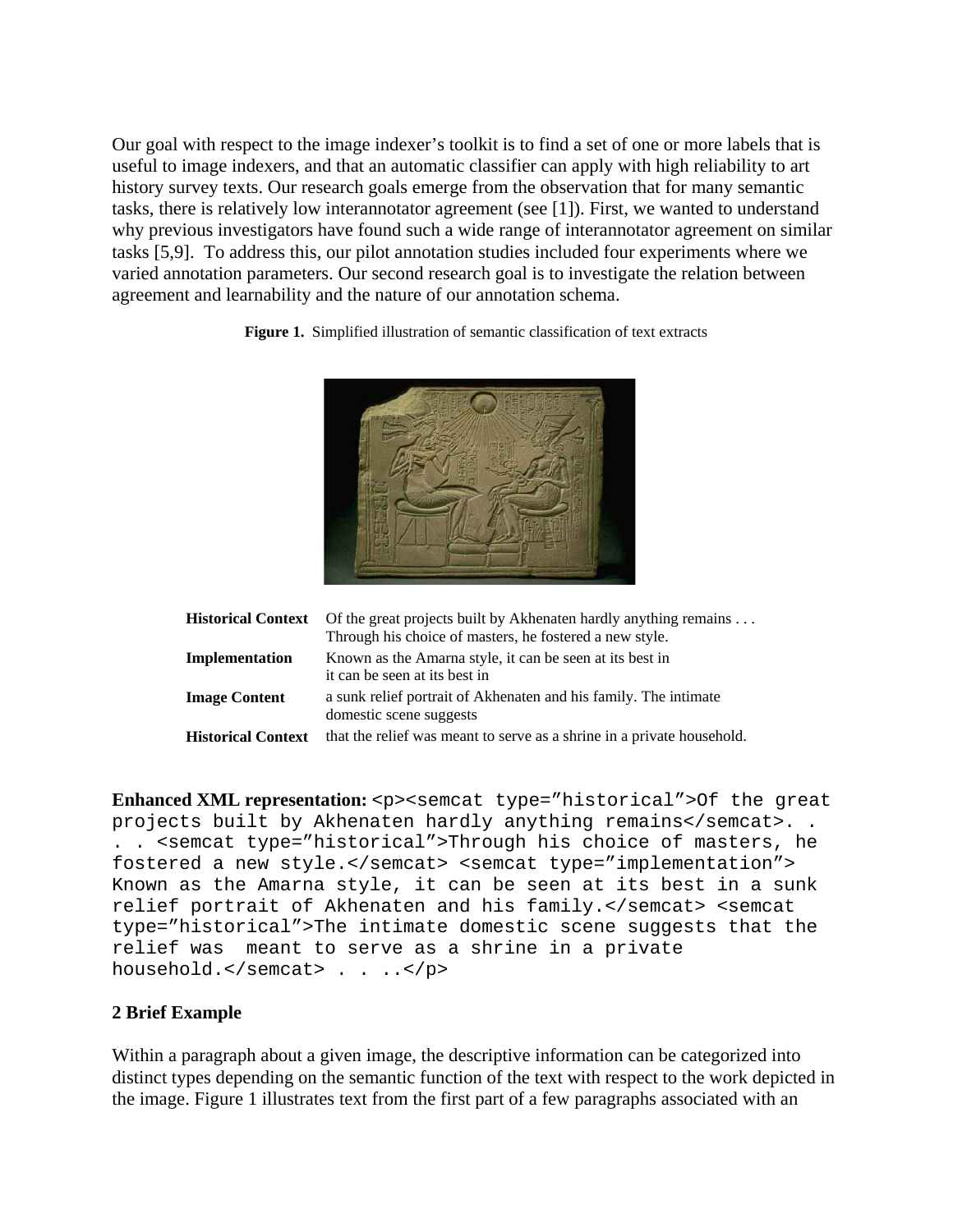image of a relief portrait of Akhenaten and his family. The image here is taken from the ARTstor Art Images for College Teaching collection (AICT):

http://www.arthist.umn.edu/aict/html/ancient/EN/EN006.html. The text fragment is from one of the texts in the concordance to the ARTstor Art History Survey Collection. It has been separated into labeled text spans exemplifying the three categories we have performed learning experiments on. As illustrated, a single sentence can have subparts with distinct semantic functions. The sample of a provisional xml representation shows a sentence-level assignment because we will not attempt to find subspans within sentences.

#### **3 Human Labeling**

We conducted four pilot studies on the labeling where we varied the number of labels that could be assigned to a single item (one, two or unrestricted), the size of the text fragment being labeled (paragraph or sentence), the number of annotators (two to seven), and the type of training for annotators (none, finished examples presented to trainees, true training examples with feedback). During the pilot studies, we developed a labeling interface, then re-implemented the interface for our ongoing, large scale data collection effort (see [8]).

To measure interannotator agreement, we use Krippendorff's *Alpha* [6] along with a set-based distance measure [10] to allow partial credit when the set of labels chosen by one annotator overlaps another's set. Our measures of interannotator agreement varied widely. These results are consistent with previous literature on interannotator consistency in the library and image cataloging domains [5,9], but in contrast to previous work, we can relate deltas in the amount of agreement to specific causes.

Annotation efforts typically aim for agreement measures above a threshold of 0.67, as suggested by Klaus Krippendorff [6]. We have previously argued that because agreement coefficients do not have a known probability distribution, and because they are applied to many kinds of data from many disciplines (see [1]), there is no single ideal threshold for all cases [10, 11]. Instead, we suggest that it is an empirical question that can be investigated in many ways, for example relating measures of tasks in which the annotations are used to the observed agreement levels. A related point has been made in [12], where Riedsma and Carletta report on simulations of learnability from data with different levels of agreement. They present evidence that performance of machine learners does not correlate directly with agreement levels.

Our results on the human labeling task indicate that reliability improves if annotators can select multiple labels, which is consistent with our previous results on a lexical semantic annotation task [11]. We also find that labeling can be done more consistently by senior domain experts, that sentence level labeling can be done more consistently than paragraph level labeling, and that the consistency of the labeling depends heavily on the image/text pair under consideration. In the first pilot dataset (10 images, 24 paragraphs, 159 sentences) where we collected both sentence and paragraph labeling, the overall interannotator agreement among seven annotators was 0.24 for paragraphs and 0.30 for sentences. In the first dataset from our large scale annotation effort (25 images, 45 paragraphs, 313 sentences) annotated by five individuals including two senior domain experts, overall agreement was 0.40 for paragraphs and 0.47 for sentences. When we computed agreement for all 2 to 5 combinations of annotators, the highs (for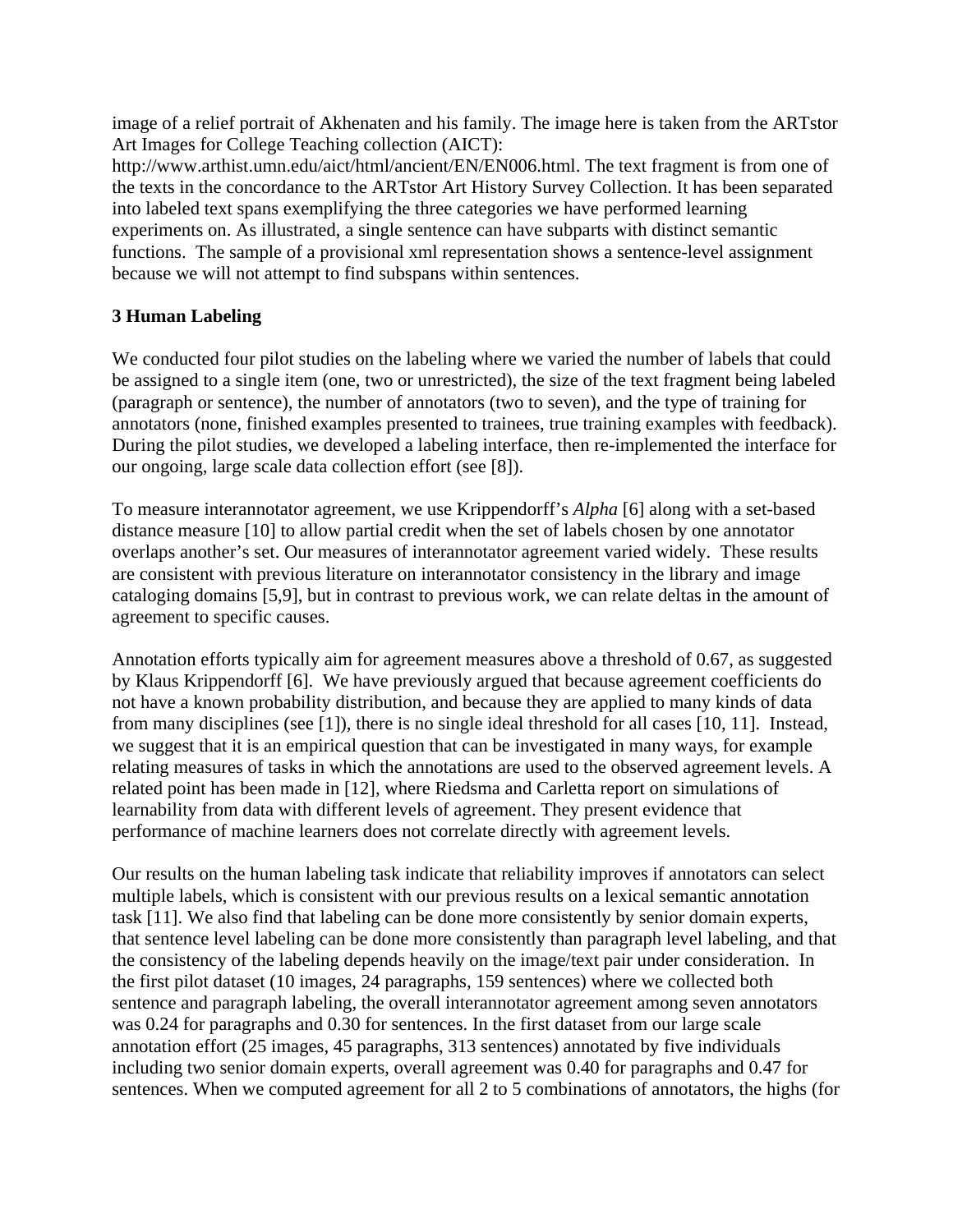the two senior experts) were 0.56 (paragraphs) and 0.55 (sentences). Agreement among five annotators broken down by the image being described ranged from 0.70 to 0.16.

# **4 Machine Learning**

Using data from our pilot studies of human labeling, augmented by an additional set of images labeled by one of the co-authors, we investigated the learnability of three categories: Image Content, Historical Context and Implementation. There were insufficient examples from the other categories. All learning was done using WEKA.

We created three types of feature sets. Set A consisted of word features selected on the basis of significant chi-square tests. Set B consisted of hand-picked features in approximately half a dozen groups, such as words and phrases characteristic of the art history domain (e.g., *masterpiece*), and words and phrases referring to parts of the human body. Set C consisted of the union of Sets A and B. Among three types of learning algorithms we tested, naive Bayes, SVM and tree-based classifiers, naive Bayes performed best overall. On ten-fold cross-validation, the highest classification accuracy on Image Content relied on feature set C, and achieved 83% accuracy, compared with 63% for Historical Context and 53% for Implementation. The highest accuracy for Historical Context used feature set A: 70%. Using a random forest classifier for the Implementation class, we achieved an accuracy of 80%.

The most frequent label combination for both paragraphs and sentences was the single label Image Content out of 47 distinct combinations of labels for sentences, and 38 combinations for paragraphs. This partly accounts for the relatively high accuracy of learning for the Image Content classifier.

# **5 Conclusion**

Because we are conducting interannotator agreement studies in tandem with machine learning, we can investigate the relationship between the two. We argued (as in [10] that this is an empirical question, given current knowledge. Our results bear out the simulation study presented in [12] that good learning performance can occur when agreement is less than the 0.67 threshold proposed by Krippendorff. This does not mean that good learning performance never requires higher levels of agreement (see [12]). Instead, it shows that in richly annotated datasets such as this one, where we have attempted to develop a set of fully covering categories, interannotator agreement and learnablity interact with the distributions of various categories in the labeled data. We discuss this issue in greater length in the full paper.

# **References**

1. R. Artstein and M. Poesio. Kappa3 = alpha (or beta). Technical Report NLE Technote 2005- 01, University of Essex, Essex, 2005.

2. M. Baca. *Practical Issues in Applying Metadata Schemas and Controlled Vocabularies to Cultural Heritage Information*. The Haworth Press, Inc., 2003. Available through Library Literature.

3. H. Chen. An analysis of image queries in the field of art history. *Journal of the American*